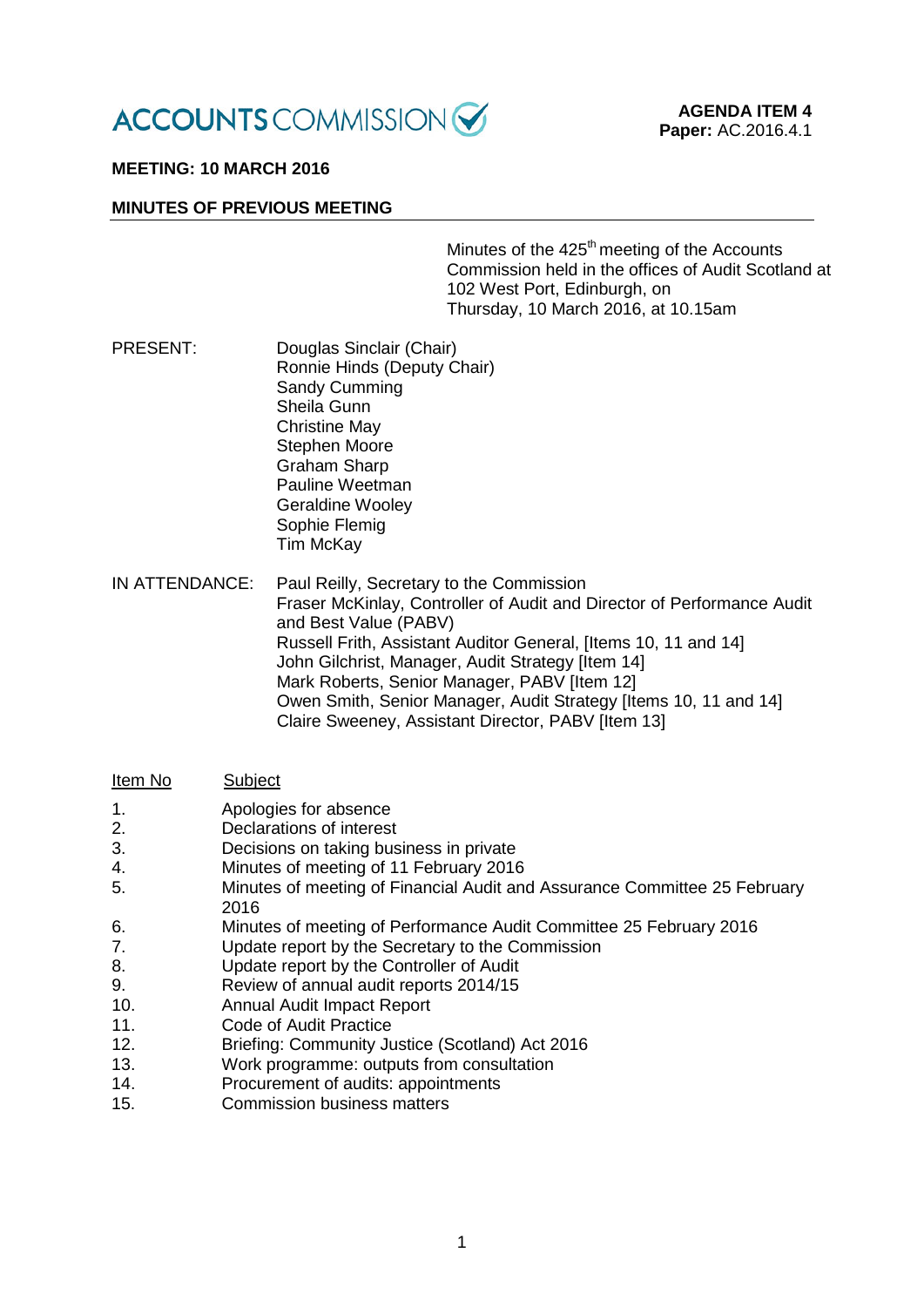# 1. Apologies for absence

It was noted that apologies for absence had been received from Alan Campbell.

# 2. Declarations of interest

The following declarations of interest were made:

- Ronnie Hinds, in item 9, as a former Chief Executive of Fife Council
- Sheila Gunn, in item 7, as a non-executive Director of the Wheatley Group
- Christine May, in item 9, as a former leader of Fife Council, and in item 13, as Vice-Chair of Fife Cultural Trust
- Stephen Moore, in item 9, as a former chief officer of Fife Council.
- Douglas Sinclair, in item 9, as a former Chief Executive of Fife Council.

## 3. Decisions on taking business in private

It was agreed that items 13 and 14 should be taken in private for the following reasons:

- Item 13, which requires discussion on the draft work programme before it is published, including consideration of comments thereon from councils and other stakeholders
- Item 14, which will require discussion of issues involving commercial confidentiality.

### 4. Minutes of meeting of 11 February 2016

The minutes of the meeting of 11 February 2016 were submitted and approved, subject to noting advice from the Director of PABV in relation to item 4, first bullet point, that information on the rationale behind the local government finance settlement and longer-term trends of allocations would be provided in a publication to be published alongside the Local Government Overview report.

## 5. Minutes of meeting of Financial Audit and Assurance Committee 25 February 2016

The minutes of the meeting of the Financial Audit and Assurance Committee of 25 February 2016 were submitted and approved.

## 6. Minutes of meeting of Performance Audit Committee 25 February 2016

The minutes of the meeting of the Performance Audit Committee of 25 February were submitted and approved.

## 7. Update report by the Secretary to the Accounts Commission

The Commission considered a report by the Secretary to the Commission providing an update on significant recent activity relating to local government and issues of relevance or interest across the wider public sector.

During discussion, the Commission agreed, in relation to paragraph 10, that audit sponsors be informed of such events and invited as appropriate.

*Action: Director of PABV*

Thereafter, the Commission agreed to note the report.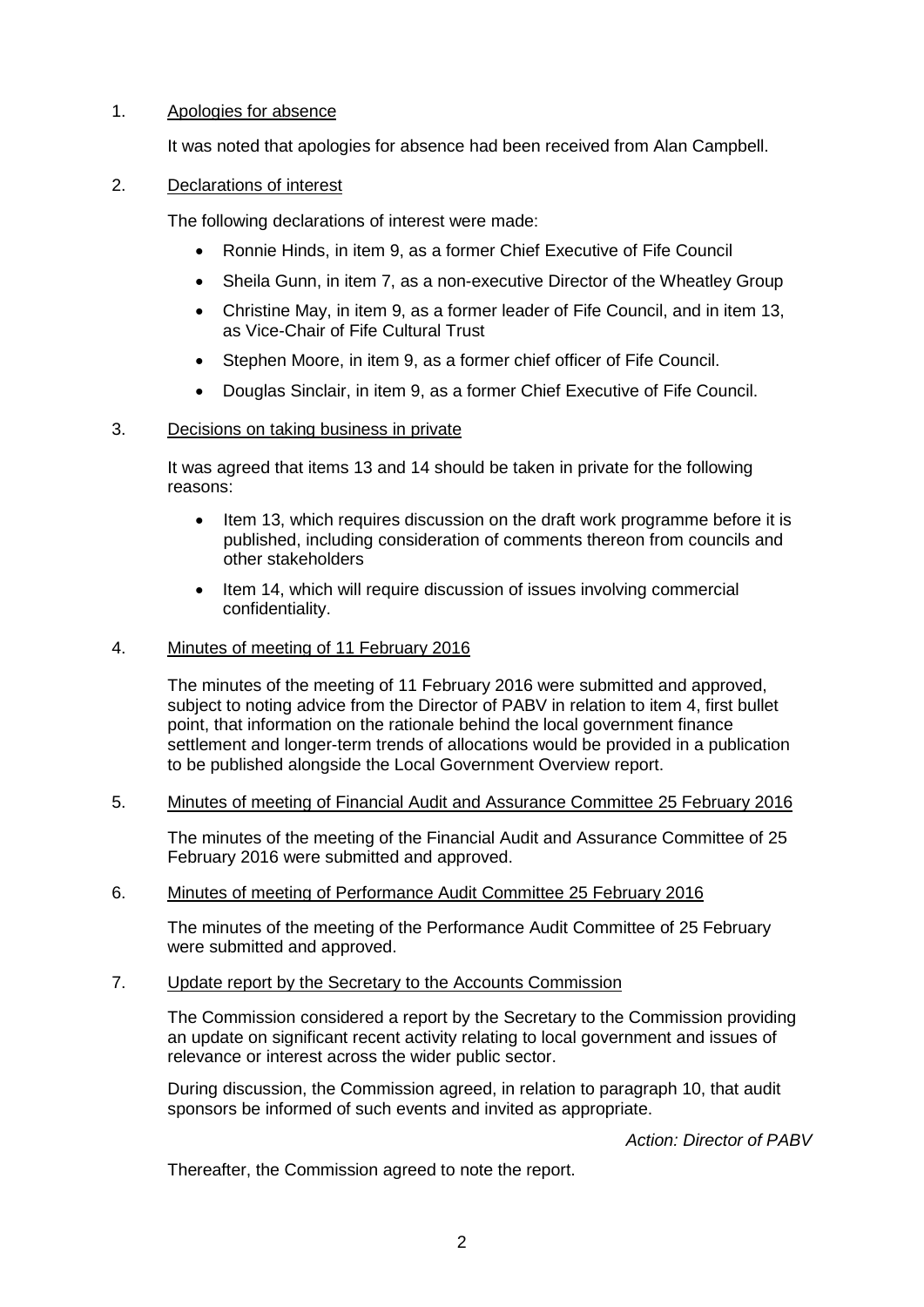### 8. Update report by the Controller of Audit

The Controller of Audit provided a verbal update on his recent activity including meetings and discussions with stakeholders.

#### 9. Review of annual audit reports 2014/15

The Commission considered a report by the Controller of Audit and Director of PABV advising of the outcome of the review of the 2014/15 annual audit reports for councils and related local authority bodies.

During discussion, the Commission:

- Agreed that the Controller of Audit provide more information on police and fire pension liabilities.
- Agreed that information on longer-term funding and spending trends would be a useful feature in future versions of this report.

*Actions: Controller of Audit and Director of PABV*

Thereafter, the Commission noted the report.

#### 10. Annual Audit Impact Report

The Commission considered a report by the Assistant Auditor General on the biennial review of the annual audit.

During discussion, the Commission:

- Noted that the report had previously been noted by the Financial Audit and Assurance Committee, which also noted advice from the Assistant Auditor General that he was currently reviewing, in conjunction with the Secretary, the reporting of audit risks and impact to the Commission.
- Agreed that this review include issues around the definition of impact, significance of risk, and the consistency of definition of risk between auditors.
- Agreed, in relation to paragraph 20, that reporting on value for money needs to be a core and clearly understood part of the new approach to auditing Best Value.

*Action: Assistant Auditor General*

Thereafter, the Commission noted the report.

#### 11. Code of Audit Practice

The Commission considered a report by the Assistant Auditor General updating the Accounts Commission on the results of the formal consultation process on the draft Code of Audit Practice and presenting the updated Code for agreement.

Following discussion, the Commission agreed:

- To note the outcome of the consultation process.
- To approve the text of the revised Code of Audit Practice, subject to points raised in discussion.
- That it be remitted to the Chair to finalise the foreword and any final amendments in conjunction with the Auditor General.

*Actions: Assistant Auditor General*